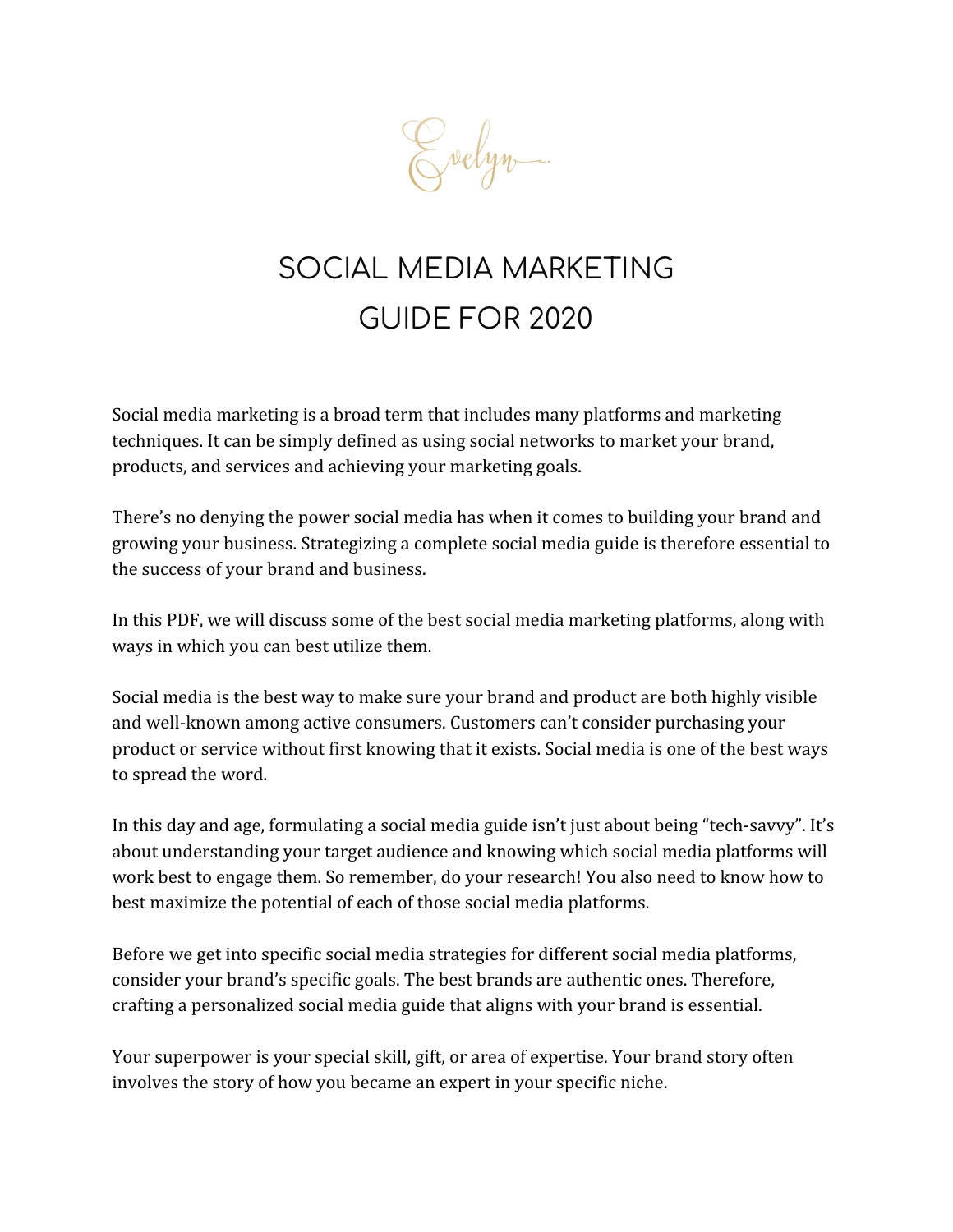If you are new to online advertising and marketing, you will want to start with one platform, two max. Once you have mastered those, you will want to move onto the others, one at a time. However, try and spend a couple of weeks becoming an expert on one platform before moving to the next.

With a well-established plan and commitment to long-term consistency, you'll be building your own global empire in no time.

### INSTAGRAM

Instagram is one of the most popular social media platforms, even though it does not have the massive user base that Facebook does. However, it does give FB tough competition with over 1 billion active monthly users.

It is one of the most versatile social media marketing platforms and provides various content formats and selling options. From creating an Instagram store to simply engaging your audience via IGTV videos, you can do a lot here.

Needless to say, Instagram is one of the most important social platforms and deserves its own social media marketing strategy and initiatives. And, with the launch of more business-friendly features like shoppable posts and Stories, it has become an even more effective marketing platform.

According to Oberlo, Instagram users spend at least one hour daily on the platform, making it the second-most engaged social site underneath Facebook. Instagram uniquely utilizes solely videos and photos, which are likely to receive higher engagement than text alone.

Building your following on Instagram is also in your best interest because marketing on the platform gets even easier once you have at least 10,000 followers. You're able to share embedded links, driving traffic to your website directly from your Instagram stories once you have 10,000 followers or more.

A picture is worth one thousand words, so make sure your Instagram images stand out from the crowd.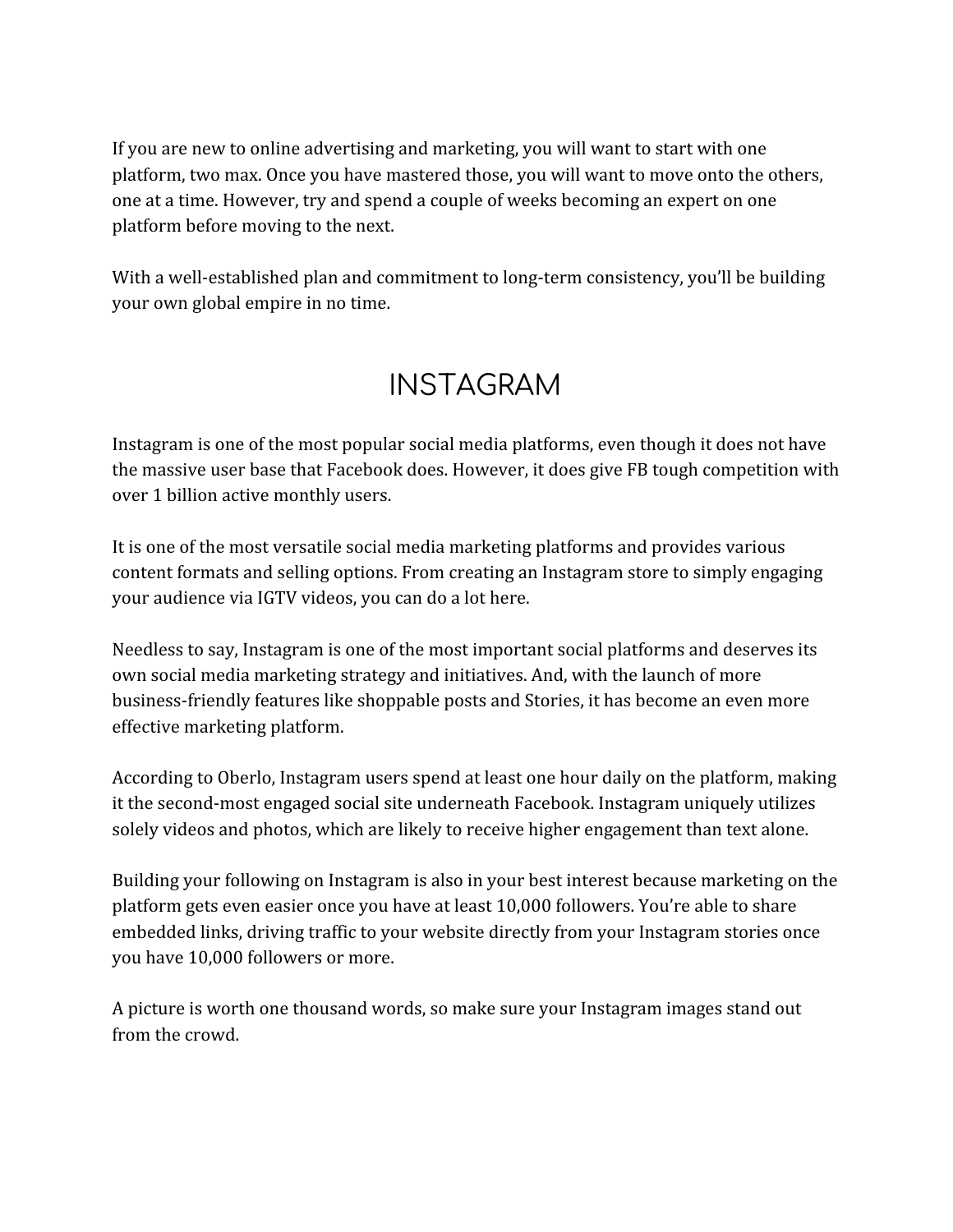Growing your Instagram following will require dedication and patience. Remember that growing an impressive social media following takes time. That's why you can't get discouraged if the growth isn't happening fast enough for your liking. Is your goal to be an influencer with over 100,000 followers? Be strategic and consistent, in order to achieve these loftier goals in due time.

### MARKETING TIPS

- Create and optimize your Instagram business account.
- Use a profile picture that represents your brand.
- Use your bio to tell your brand story, describe what you do, provide contact details, and a website link.
- Select a username that is recognizable and searchable.
- Experiment with the different types of content like posts, stories, IGTV videos, and live videos to see which one does best.
- Create your own Instagram store.
- Use popular industry hashtags in your captions to reach a broader audience (I recommend at least 6). #WinningAtBusiness
- Create your own brand or campaign hashtags to take your Instagram marketing campaigns to the next level.
- Try influencer marketing and experiment with the different types of brand-influencer collaborations.
- Leverage user-generated content from time to time and use tactics like featuring users in your feed to encourage them to create content for you.
- Make use of Instagram's built-in analytics tool to understand what type of content works best for your audience.
- Decide on a posting frequency and stick to your schedule.
- Leverage Instagram Highlights to save important Stories and showcase them right at the top of your profile.

### CONTENT THAT WORKS

- Tutorial videos, hacks, and DIY tips are a huge hit on Instagram.
- Instagram is a visual platform and therefore, high-quality, beautiful images are what will get you immediate attention.
- IGTV and live videos can be used for hosting interviews and Q&A sessions.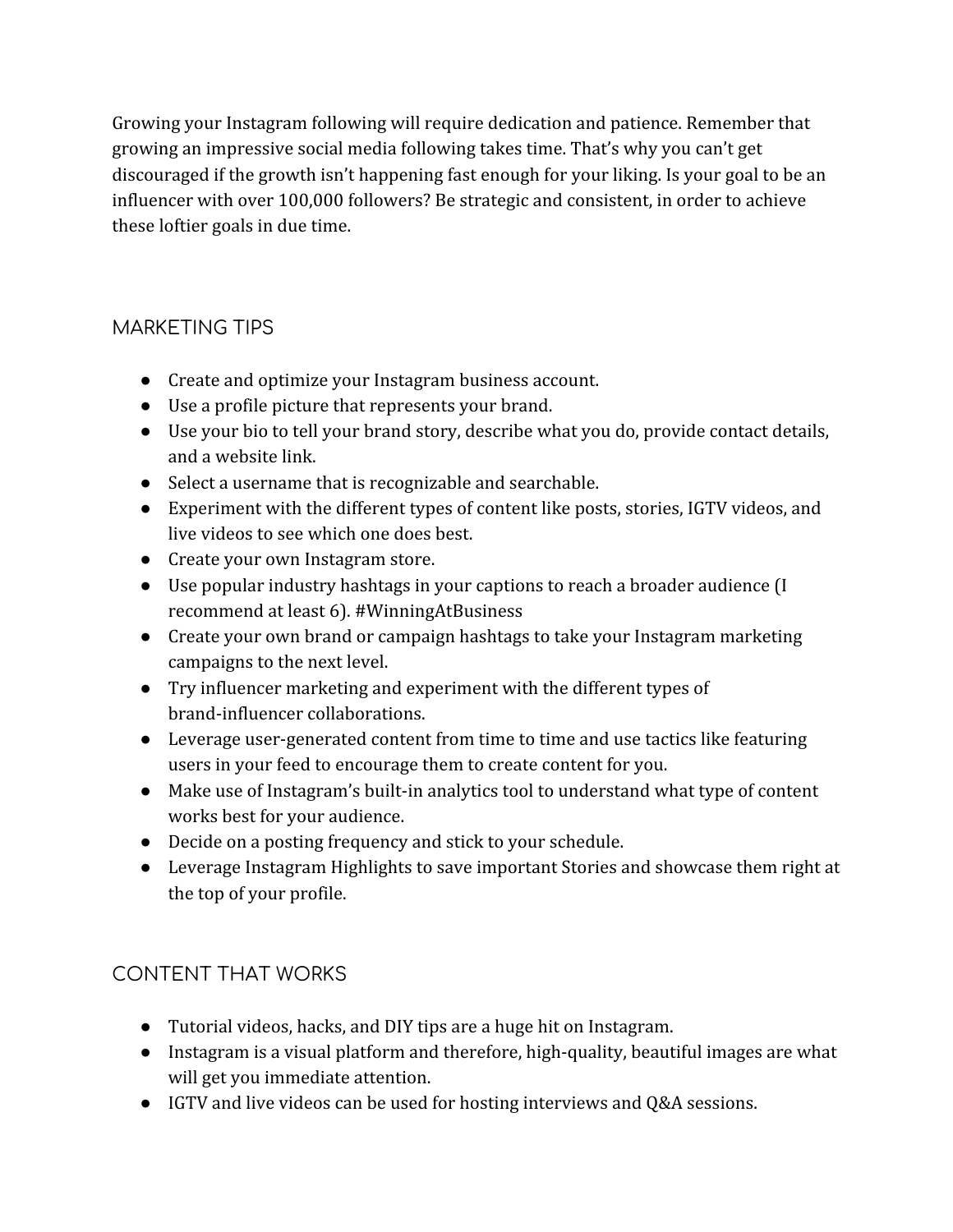- Memes, GIFs, and other humorous posts also have a dedicated audience on Instagram.
- Experiment with Instagram filters and the various video options like Boomerang videos, Superzoom, etc.

# YOUTUBE

YouTube is the world's biggest video search engine and video-sharing platform. And, being a video-only platform does not in any way diminish its importance as an important social media marketing platform.

Video is the most engaging form of content and is very versatile. And, YouTube is the best platform to share video content, if you know how to market it well.

#### MARKETING TIPS

- Conduct thorough keyword research and select the best keywords to target.
- Optimise your YouTube profile, video titles, and video descriptions with relevant keywords.
- Select video titles that describe the video and immediately grab attention.
- Always add CTAs to your videos, descriptions, and in the "About" section of your YouTube channel.
- Add website links in video descriptions and on your profile to direct traffic to your website.
- Integrate with other social media platforms by using social media icons and links.
- Leverage YouTube influencers to reach a much larger audience.
- Cross-promote your YouTube videos on other platforms as well.
- Optimize your videos, titles, and descriptions for mobile devices as well.

### CONTENT THAT WORKS

- Any form of medium or long-form video content works on YouTube, as long as it is relevant to your audience and engaging.
- Tutorials, how-to videos, unboxing, product reviews, etc. are some of the video types you can start with.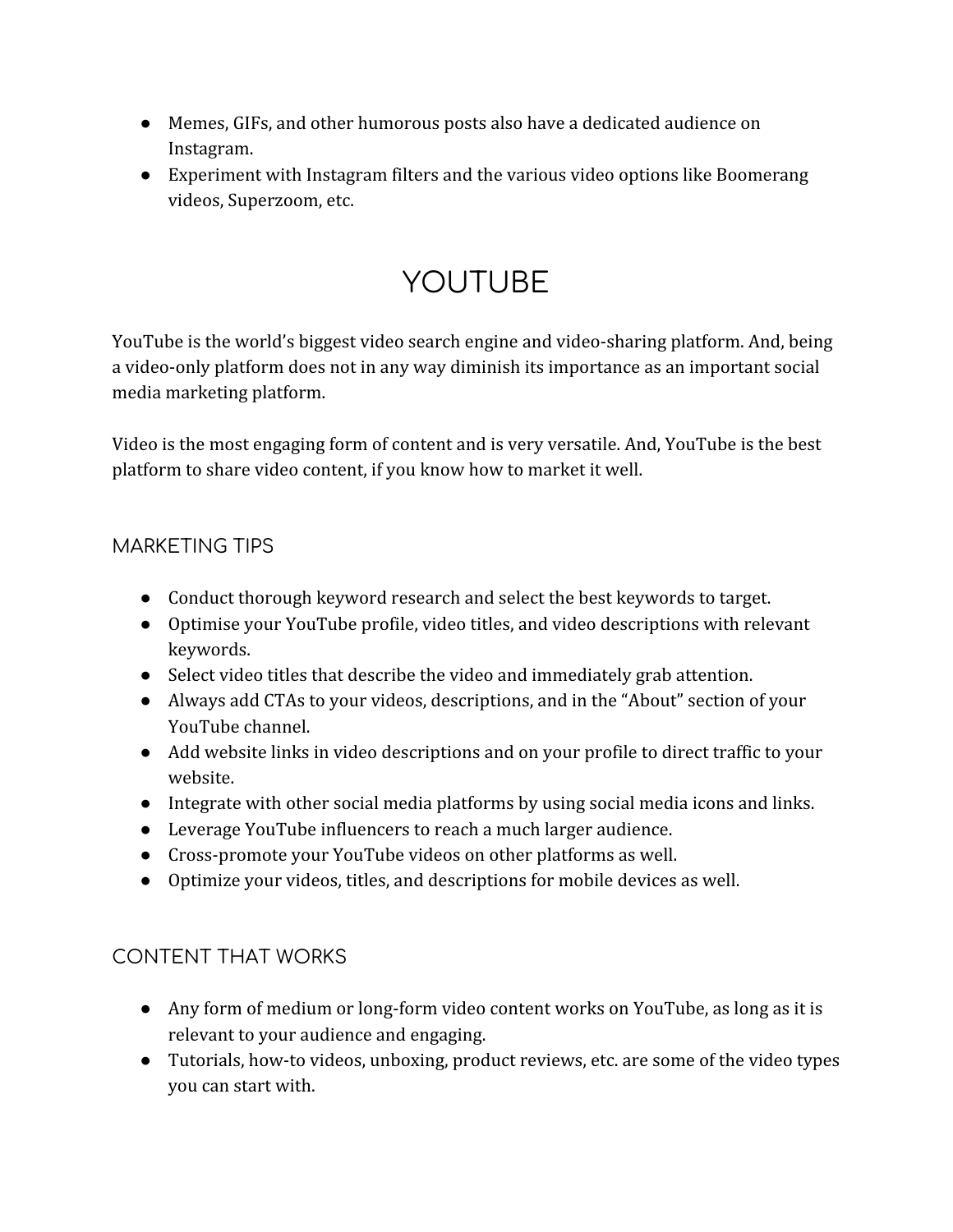● YouTube is also a great platform to tell your brand story in the form of a video.

## FACEBOOK

Facebook is still considered to be royalty in the social media world, with 2.3 billion active users. Since it's one of the most popular social media platforms, it's a no-brainer that you include Facebook marketing in your social media marketing strategy. Best of all, you can share photos, sales copy, videos, and blog posts on this platform. In that sense, think of Facebook as the swiss-army knife of social media.

The launch of Facebook's business pages was something that took it from a social network to a full-fledged marketing platform. Any business that has an online presence has a Facebook business page. Brands use Facebook marketing in a lot of ways and not just to drive traffic to their websites.

According to a 2019 study conducted by Pew Research Center, 3/4ths of adult Facebook users visit the site on a daily basis.

One of the many benefits of marketing on Facebook is that you can post a wide variety of content so your consumer won't feel unengaged. So, how do you create different types of content that still feel aligned with your brand?

The key is to alternate. If you're marketing your brand on Facebook, don't post two videos in a row. Maybe one day you'll share a video, but the next day you'll post an insightful blog post.

On Facebook, I'd also suggest sticking to a specific posting schedule in order to stay consistent. This way your followers always have a new piece of content to look forward to, and they can know when to expect a new post.

#### MARKETING TIPS

- Create your Facebook business page and optimize it by selecting a good profile picture, name, and a compelling bio.
- Also, ensure that you select the most relevant business category.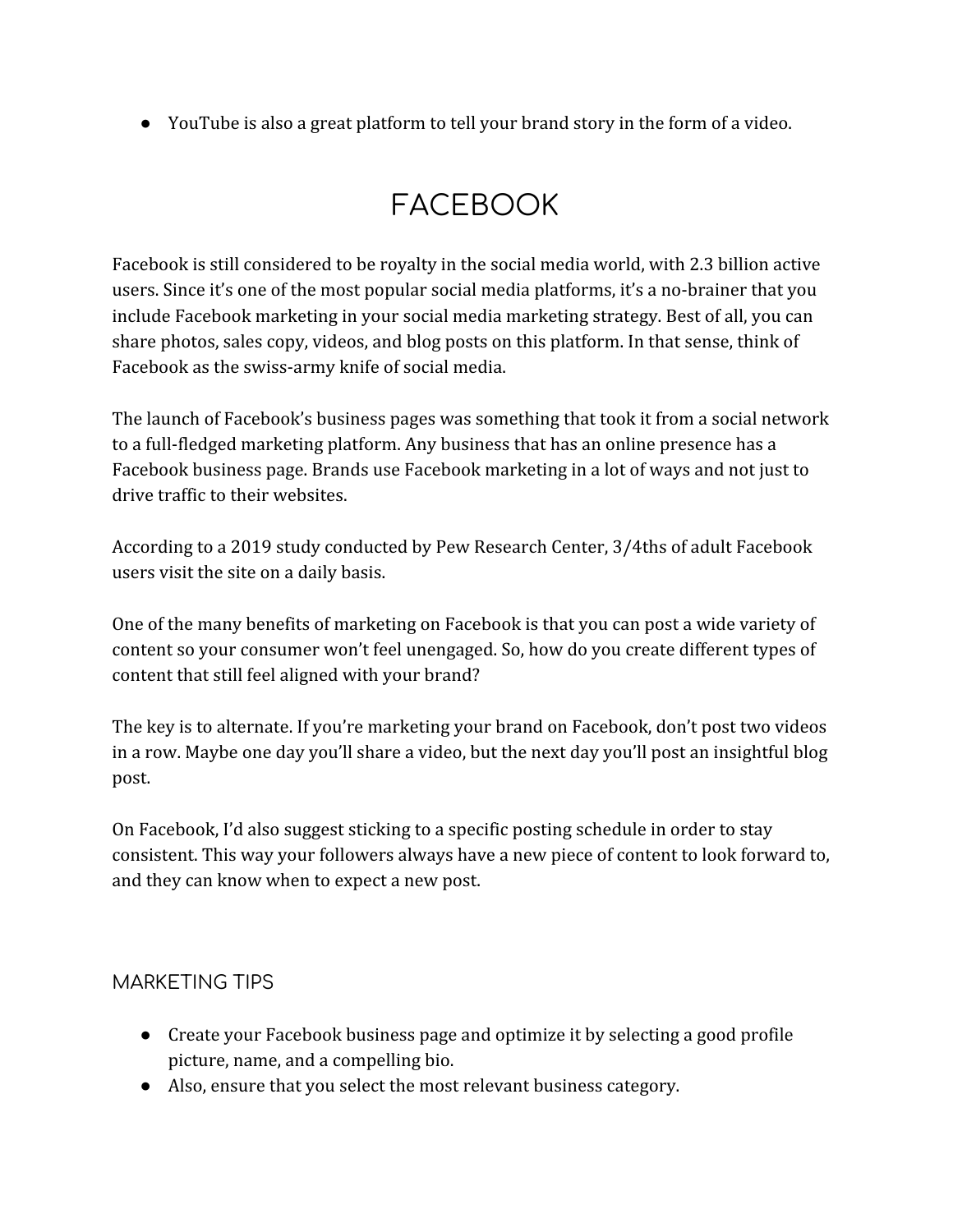- Create a custom URL that represents your brand and is memorable, instead of using the default URL.
- Always add a CTA button at the top right of your page.
- Provide all relevant business information on your business page, including your contact details and a website link.
- Understand your audience by using Facebook Page Insights.
- You can use a chatbot solution to immediately greet and converse with any new page visitor.
- Post regularly and at the times when you're likely to get more engagement.
- Leverage Facebook advertising and create lookalike audiences to target specific sets of people.

### CONTENT THAT WORKS

- Short video posts that are engaging and useful.
- Posts with images work better than just text-based posts.
- You can use emojis to make your text-based posts stand out.
- Experiment with live videos and stories as these are quite popular on Facebook.

### **TWITTER**

Twitter is very different from other social media marketing platforms, in that it started out as a text-only platform.

Unlike other platforms, which are mainly visual, Twitter's power lies in short, crisp, and frequent tweets. It is very dynamic and requires a more frequent posting schedule if you want to use it for marketing purposes.

A lot of brands have leveraged Twitter to build massive followings and market themselves. You can do the same if you know how to tailor your marketing strategy to match the platform.

MARKETING TIPS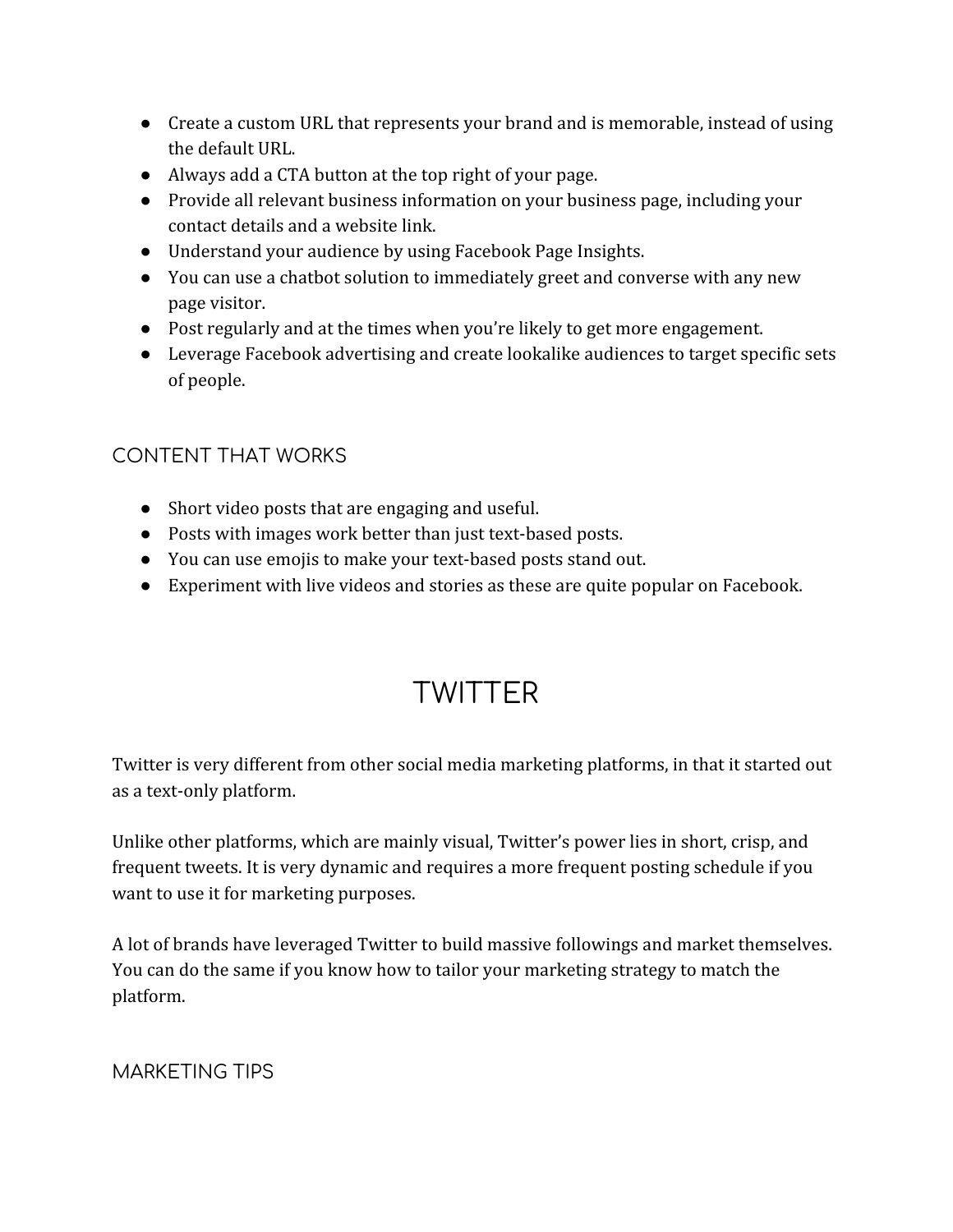- One rule of thumb for Twitter marketing is to tweet frequently and consistently or else you will lose your audience's interest.
- Also, schedule your tweets and post at regular intervals, preferably during the best times to post on Twitter.
- Though the platform has traditionally been text-based, you can use images in your tweets to grab attention and make your tweets stand out.
- Hashtags are your best friends when it comes to Twitter marketing. Find and use relevant hashtags to reach a much larger audience.
- Optimize your Twitter profile by selecting appropriate profile and cover images and username.
- Write an interesting bio describing your brand and what it stands for. Also, add your website link and links to other social media accounts.
- Ask people to retweet, it doesn't hurt and might just get you more retweets.
- Twitter is the best platform to engage in social media conversations on trending topics, so, comment, retweet, and share your opinions.
- Mention relevant people or brands if you are sharing something related to them.

### CONTENT THAT WORKS

- Short, frequent updates from an event or any latest happening with your brand.
- Humorous tweets, memes, jokes, one-liners, anything that is witty and crisp.
- Useful, informational tweets on trending industry topics.
- Questions, quizzes, and polls.
- Teasers or links to content on other platforms like your website.

## LINKEDIN

LinkedIn is more of a professional network than a social network but is an excellent platform for B2B marketing. Platforms like Instagram and Snapchat might be fun for personal use and even great for B2C marketing, but LinkedIn wins the game when it comes to B2B marketing.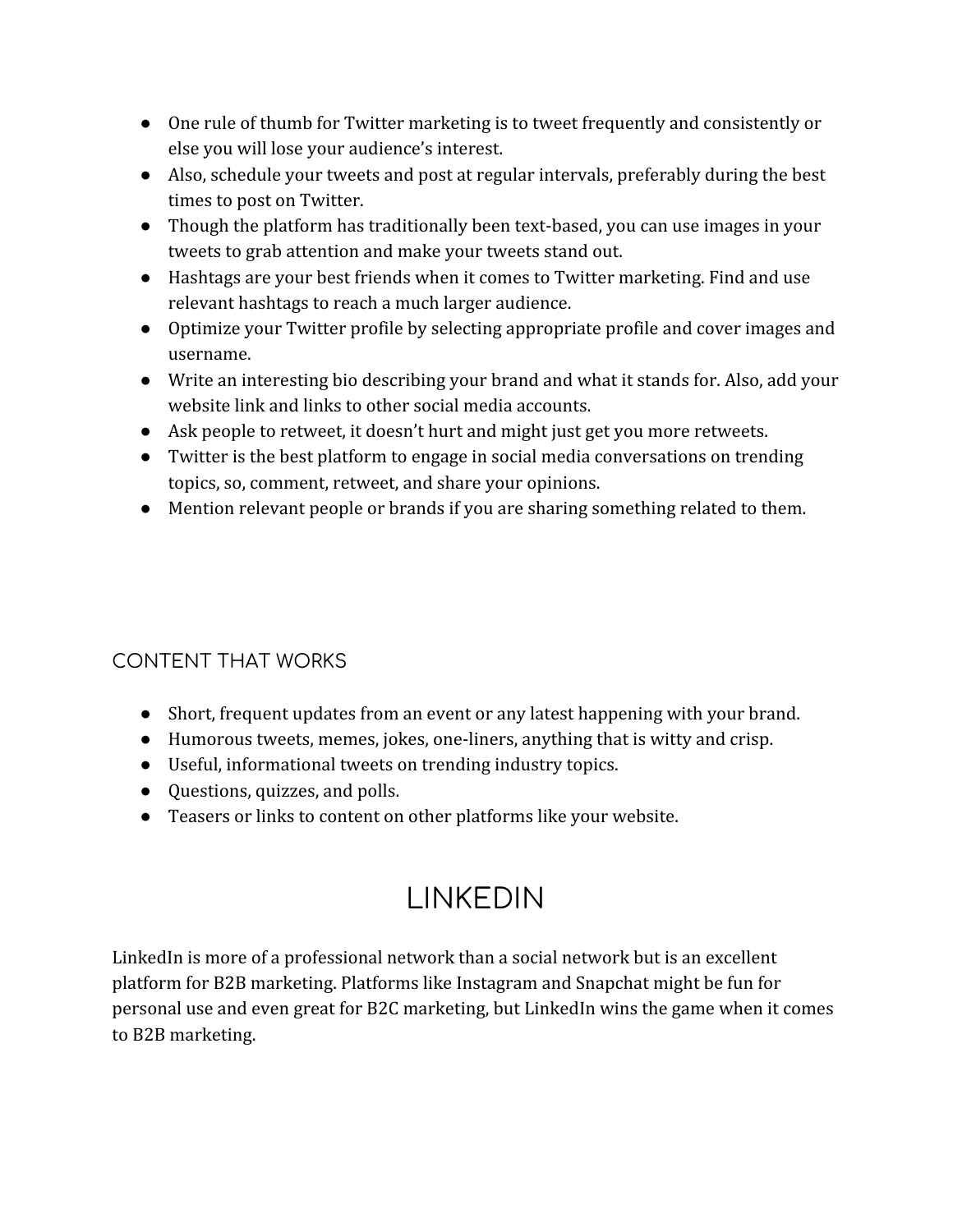This is a platform where industry experts share their opinions and informative content on current topics. If you want to establish yourself as an industry thought leader, then this is the platform for you. Of course, for B2B businesses, it is also a key lead-generation platform.

As said by Bill Gates, "Power comes not from knowledge kept, but from knowledge shared." Apply this helpful piece of advice to your marketing strategy. By teaching your followers valuable information or sharing knowledge, you can drive traffic to your brand and build credibility.

One of the best social media platforms to do this on is LinkedIn. The platform features many blog-style articles usually regarding business or branding advice. If you can teach other like-minded professionals in your industry something they'll find valuable, they're more likely to purchase or recommend your product.

Moreover, LinkedIn is also a great way to network with those in similar industries who may be a bit further along than you are. Use this to your advantage by using LinkedIn to find mentors, or people to collaborate with. Offer to take someone you admire out for lunch, to hear about their journey.

A presence on LinkedIn is also a great way to get clients, since LinkedIn is full of professionals with money.

#### MARKETING TIPS

- Create an impressive profile that helps you make a good first impression on your profile visitors.
- Create a proper company profile, describing your business, products, and services, etc.
- Use keywords to get your profile to rank for relevant searches.
- Leverage the power of LinkedIn groups and join relevant ones.

### CONTENT THAT WORKS

- Informational articles on industry hot topics, consumer challenges, etc.
- Opinion pieces and thought-leadership content.
- Reports, studies, long-form articles, etc.